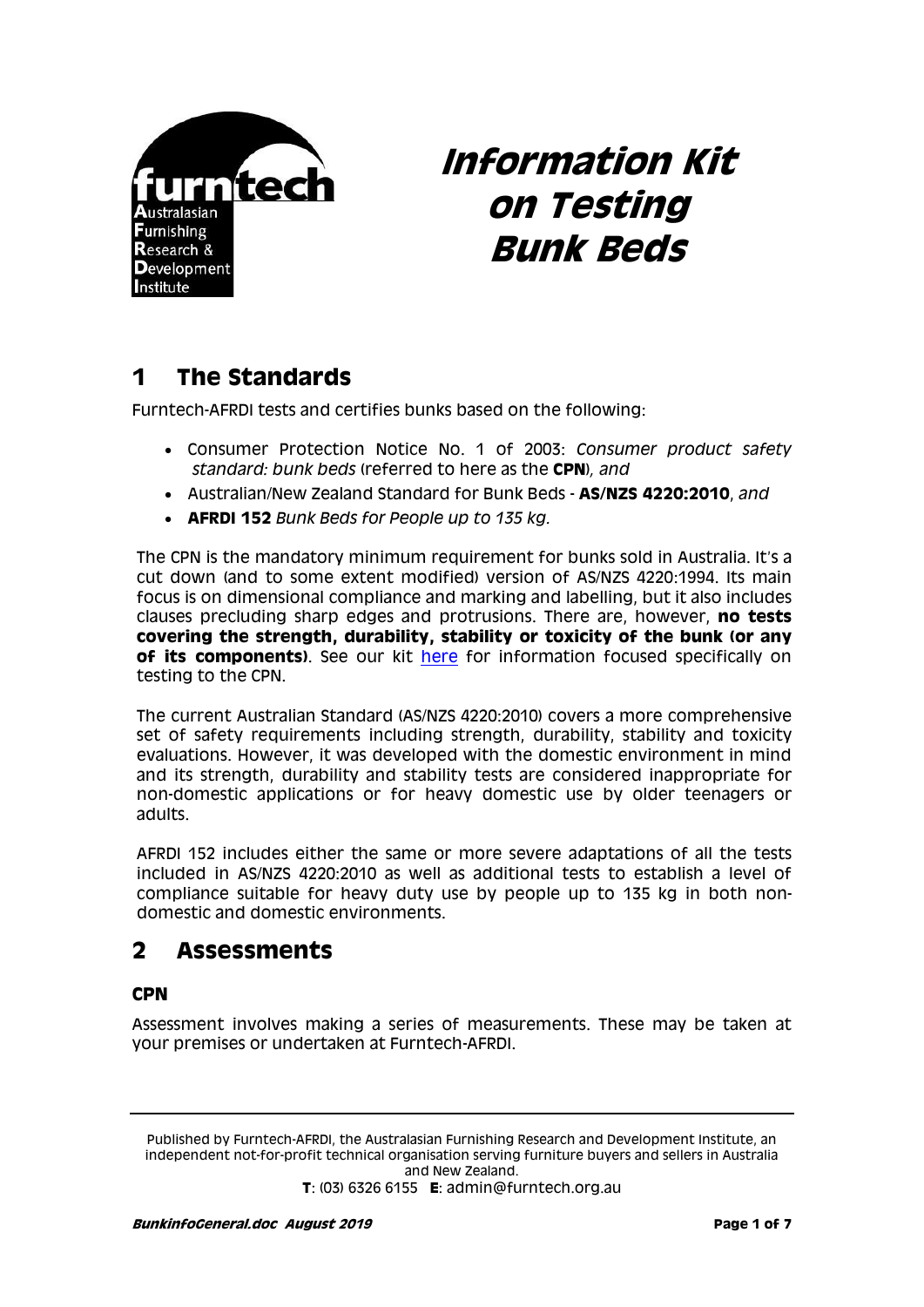#### **AS/NZS 4220:2010 and AFRDI 152**

Assessment involves making a series of measurements and undertaking a series of strength, stability and durability tests. These are undertaken at Furntech-AFRDI. Other tests (e.g. toxicity of coatings and plastic components) will also be required.

#### **Combinations**

If an assessment is satisfactorily made based on the CPN, compliance with the CPN is all that will be able to be claimed.

If an assessment is satisfactorily made based on AS/NZS 4220:2010, compliance with that, and the CPN, will in nearly all instances be able to be claimed. Please let us know in advance if that is what you want to appear on your certificate.

If an assessment is satisfactorily made based on AFRDI 152, compliance with that, and AS/NZS 4220:2010, and the CPN, will in nearly all instances be able to be claimed. Please let us know in advance if that is what you want to appear on your certificate.

#### **Similar models**

#### **TESTING**

When testing to the CPN, all similar models of bunks that have any significant dimensional variations will need to be assessed separately. We will not certify any model we have not directly evaluated.

When testing to AS/NZS 4220:2010 and/or AFRDI 152, similar models with any significant dimensional variations will also be treated as above. However, models which are structurally the same–but which may vary slightly in cosmetic ways–will normally be treated as one model for the purpose of structural evaluation.

In both cases the assessor will make judgements about the degree of similarity after inspecting the models.

#### **CERTIFICATION**

Bunk models which are either structurally different, or very similar but with cosmetic variations, or even actually the same–but with different names, will normally be listed on separate certificates.

#### **Prototypes**

We are happy to assess prototypes. Assessment is often undertaken to help ensure compliance prior to the expensive stage of tooling up for production. However, although we will assess prototypes, we are not prepared to certify them. Prototypes that have been successfully tested will receive a test report only. The report will relate to the compliance of the particular sample that was tested i.e. it will not be a statement of general product endorsement. A certification agreement will only be entered into after an off-tool production sample has been satisfactorily assessed (see section 4).

Published by Furntech-AFRDI, the Australasian Furnishing Research and Development Institute, an independent not-for-profit technical organisation serving furniture buyers and sellers in Australia and New Zealand.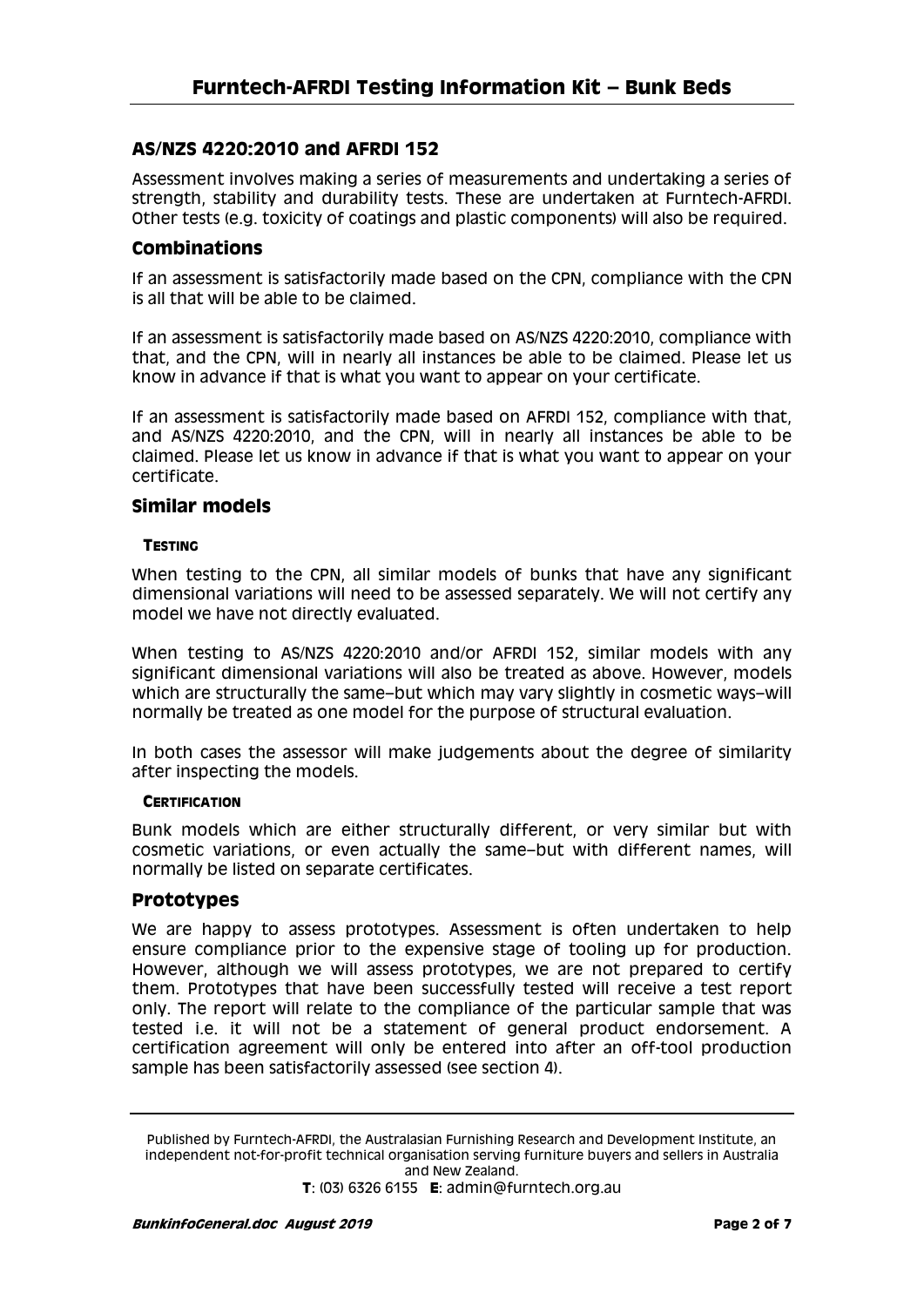If you wish to have a prototype assessed please identify the item as a prototype on the Testing Request form attached.

#### **General**

1. In respect to the determination of unacceptable protrusions and snag hazards there is some debate as to appropriate methods of testing. Furntech-AFRDI uses the Ball and Chain test as a guide to the evaluation of potential snag hazards (the principle and application of which is described in AS/NZS 2195 – 1999 Folding cots – safety requirements). The objectionable feature of snagging is that it can involve hanging and

possible death which can be quite rapid. Because of this Furntech is more than comfortable in taking a conservative approach to assessing for possible snag points.

- 2. Many instances of harm in relation to the use of bunk beds are due to children falling from them. Bunks with accessories encouraging children to play on or around them are likely to increase the probability of this or other injury events occurring. As a consequence the latest edition the standard (2010) does not permit bunks to be designed with play features unless those features are less than 700mm above floor level. Additionally play features complying with this height requirement must also comply with all relevant Australian/New Zealand Standards, including the AS/NZS ISO 8124 series and AS 4685 series (the standards for Safety of toys and Playground equipment respectively). Therefore, bunks including height compliant play features such as slides, basketball hoops etc will, in addition to the tests undertaken on the basic bunk, require to have those add-ons tested against other relevant standards (or parts thereof) to achieve overall product compliance. We regard *play features* as items 'extra to the normal features of a bunk' but exclude additions such as desks and shelves where the design emphasis is clearly not directed towards play. Where no relevant standard exists for the type of play accessory featured we will assess to our own requirements with the emphasis being on 'proof of safety'. In most cases where additional testing is required additional testing charges will be applicable. Please feel free to contact us in advance to discuss testing options.
- 3. AS/NZS 4220:2010 and AFRDI 152 include a requirement for the toxicological conformance of coatings and plastic components to the levels specified in AS/NZS ISO 8124.3. Furntech-AFRDI does not undertake these tests but can arrange to have them performed externally or leave this to the client to organise themselves. Component and coatings suppliers may already have the information available on request. As the cost to test will vary widely between bunks (according to the number of components requiring assay and the toxicological information that may be already available) in all cases the cost of this testing will not be included in our quotation to you unless specifically stated. Toxicity test costs are excluded from membership discounts.

Published by Furntech-AFRDI, the Australasian Furnishing Research and Development Institute, an independent not-for-profit technical organisation serving furniture buyers and sellers in Australia and New Zealand.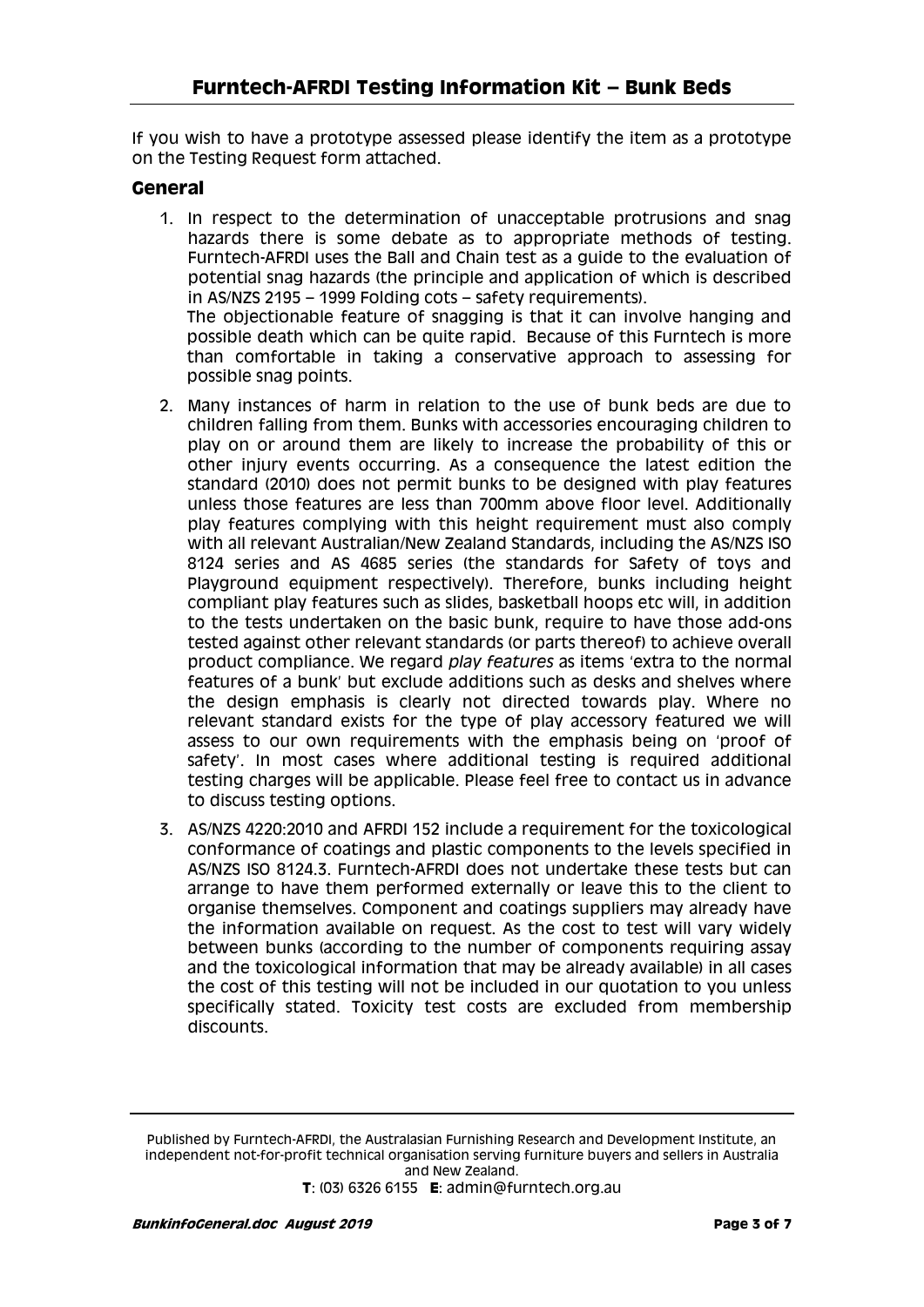### **3 Costs**

Furntech members receive discounts on testing and research fees. Information on Furntech membership is available from the Institute and our website.

#### **Laboratory assessment**

- An **assessment fee** (depends on complexity of design) including delivery from you or our freight depots to the testing laboratory; and
- A **certification fee** for each product found to comply with the safety standard. Complying products will be listed as compliant on our website.

It is sometimes possible to reduce the cost of testing by grouping models produced with common measurements, construction methods and materials (see also *Similar models* section 2).

### **4 AFRDI Certification**

AFRDI certification is open to suppliers whose products meet the required standard. The concept is that for Furntech to endorse a product, the Institute needs to have an on-going contractual relationship with the supplier that ensures purchasers can rely on certificates of endorsement. Monitoring involves regular audits and the investigation of complaints arising from the sale of endorsed products.

Under AFRDI product certification programs, suppliers agree to:

- maintain quality of production to at least that of the sample tested;
- advise of changes in the product including changes in materials, components and means and place of manufacturer;
- not use (nor permit its agents to use) the logo to promote goods which are not covered by the agreement or to misrepresent the nature of Furntech's endorsement;
- keep and make available a register of complaints arising from the sale of goods covered by the agreement;
- submit goods for retesting every three years if required or as necessary when standards change;
- agree to random checks of the quality of products covered by the agreement; and
- maintain an adequate product liability insurance cover.

In return, Furntech agrees to:

- permit the use of the appropriate AFRDI logo to promote goods covered by the agreement; and
- commend goods covered by the agreement in lists published on its website.

Published by Furntech-AFRDI, the Australasian Furnishing Research and Development Institute, an independent not-for-profit technical organisation serving furniture buyers and sellers in Australia and New Zealand.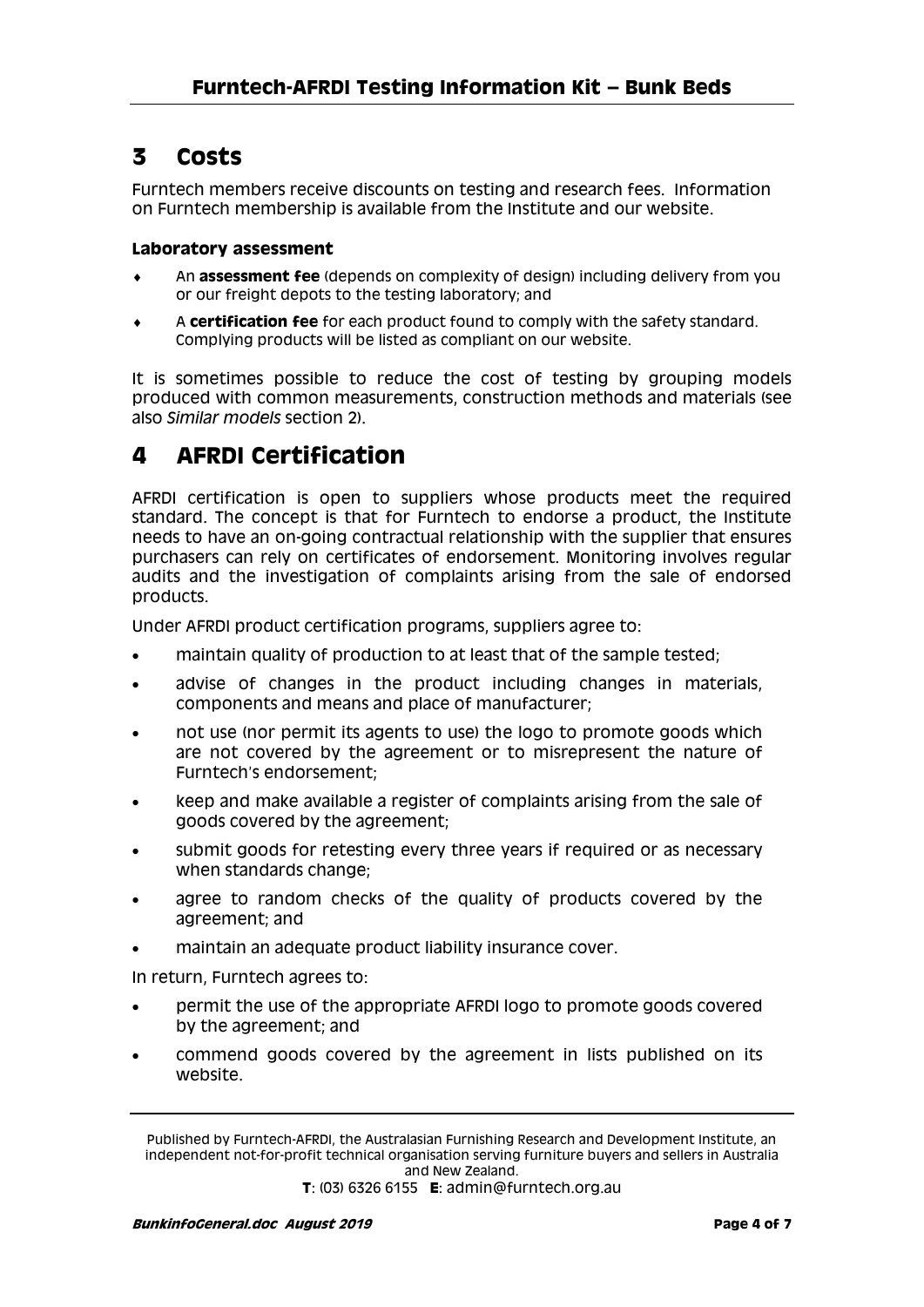A copy of the agreement is available on request.

Lists of certified products are also maintained on the very popular Furntech website, [www.furntech.org.au](http://www.furntech.org.au/)

Further information on AFRDI Product Certification is available on request.

### **5 What You Get**

Assuming that the product complies and that you are prepared to sign an AFRDI product certification agreement, at the end of the process Furntech will:

- issue a product certification certificate (and a Test Report at an additional cost if requested); and
- enter into a product certification agreement with the supplier of the product or add the product to an existing product certification agreement - the first three years monitoring fee is included in the testing charge; and
- add the product to the Furntech list of endorsed products under the appropriate AFRDI Product Certification Scheme.

If you do not wish to enter into a certification agreement, the results of the testing will be provided in a way which does not imply product endorsement by Furntech.

### **6 Payment**

Furntech policy is that **PAYMENT MUST BE MADE BEFORE TESTING COMMENCES**. Please phone 03 6326 6155 to request an invoice if this will help to facilitate payment.

Facilities are available for payment by Visa and MasterCard.

In the event that the bunk bed fails a test early in the process and further testing is not possible or desirable, a credit towards future charges will be issued for the unused portion of the test fee and be available for a period of 3 years from the date of engagement.

### **7 Required Markings**

Before dispatch, please check that each bunk bed meets the marking and labelling requirements of the Standard.

### **8 Freight**

Refer to the Institute's [Information Kit on Freight to Furntech-AFRDI.](http://furntech.org.au/pdf/index.php?dir=Corporate/&file=FreightInfo.pdf) Distribution of this Kit in hardcopy form will include the freight-related information as a supplementary sheet.

The product will only be returned to the supplier if requested (at additional cost).

Published by Furntech-AFRDI, the Australasian Furnishing Research and Development Institute, an independent not-for-profit technical organisation serving furniture buyers and sellers in Australia and New Zealand.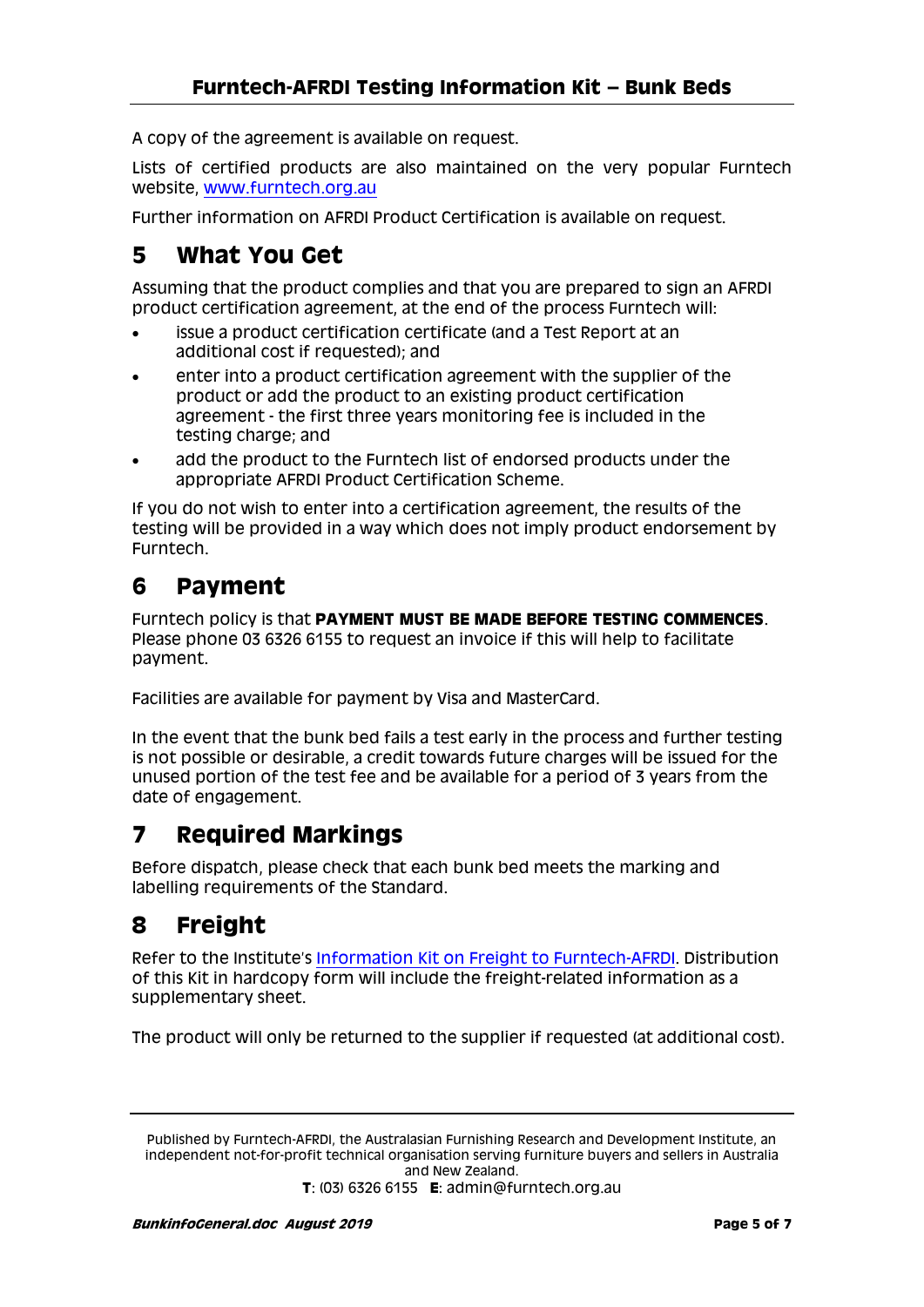# **9 Timing**

Freight normally takes between 7 and 21 days, while the testing process takes from one to three weeks depending on which assessment is undertaken.

When the sample, the Testing Request form and payment are all received, the item will be placed on the testing schedule.

# **10 Confidentiality**

Testing conducted at Furntech-AFRDI is absolutely confidential. The Institute's procedures prohibit the disclosure of the fact that an item is being tested and the results of any such testing without the client's express written permission.

To assist us to preserve the confidentiality of other customers, we require three working days notice of an intended visit to the Institute's laboratory.

## **11 The Next Step**

If–based on our quotation–you wish to proceed with testing, please follow these steps:

- copy the Testing Request form and complete it for each model. E-mail a copy to Furntech and attach a copy to the sample; and
- mark the name of the company and the model name/number on each sample; and
- note payment required and send your payment to Furntech (we also accept Visa and MasterCard). Please phone 03 6326 6155 to request an invoice if this will help to facilitate payment.

## **12 Queries**

If you have any problems with any of this please phone Furntech on 03 6326 6155.

Published by Furntech-AFRDI, the Australasian Furnishing Research and Development Institute, an independent not-for-profit technical organisation serving furniture buyers and sellers in Australia and New Zealand.